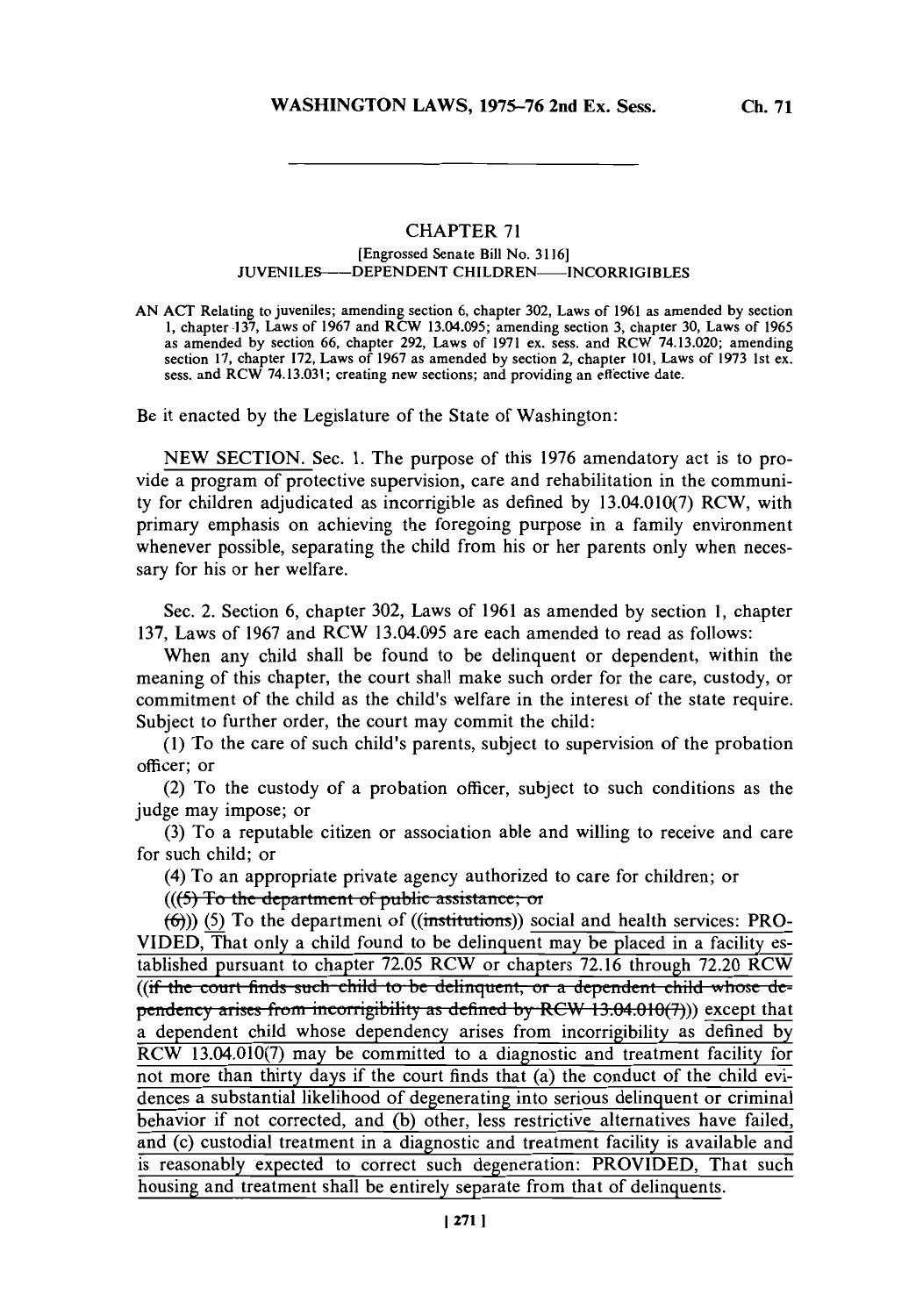## WASHINGTON LAWS, 1975-76 2nd Ex. Sess. **Ch. 71**

In no case shall a child be committed beyond the age of twenty-one years. **A** child committed to the department of institutions shall be subject to the supervision and control thereof and the department shall have the power to parole such child under such conditions as may be prescribed.

The department of ((institutions)) social and health services shall have the power to discharge such child from custody, and the court shall have the power to rescind the commitment of such child, whenever his or her reformation shall be deemed complete.

The court shall rescind the commitment of any dependent child who was, prior to March 21, **1967,** committed to the department of institutions unless such child is incorrigible or delinquent within the meaning of this chapter and the department of institutions shall return the child forthwith to the committing court for such action: PROVIDED, That the court may commit such dependent child as otherwise provided in this chapter.

Sec. **3.** Section **3,** chapter **30,** Laws of **1965** as amended **by** section **66,** chapter **292,** Laws of **1971** ex. sess. and RCW 74.13.020 are each amended to read as **follows:**

As used in Title 74 RCW, child welfare services shall be defined as public social services including adoption services which strengthen, supplement, or substitute for, parental care and supervision for the purpose of:

**(1)** Preventing or remedying, or assisting in the solution of problems which may result in the neglect, abuse, exploitation, or delinquency of children;

(2) Protecting and caring for homeless, dependent, incorrigible as defined in RCW 13.04.010(7) or neglected children;

**(3)** Protecting and promoting the welfare of children, including the strengthening of their own homes where possible, or, where needed;

(4) Providing adequate care of children away from their homes in foster family homes or day care or other child care agencies or facilities.

As used in this chapter, child means a person less than eighteen years of age.

Sec. 4. Section **17,** chapter **172,** Laws of **1967** as amended **by** section 2, chapter **101,** Laws of **1973** 1st ex. sess. and RCW **74.13.031** are each amended to read as **follows:**

The department shall have the duty to provide child welfare services as defined in RCW 74.13.020, and shall:

**(I)** Develop, administer, and supervise a plan that establishes, extends aid to, and strengthens services for the protection and care of homeless, dependent  $((\sigma r))$ children, incorrigible children as defined **by** RCW 13.04.010(7), neglected children, or children in danger of becoming delinquent.

(2) Investigate complaints of neglect, abuse, or abandonment of children **by** parents, guardians, custodians, or persons serving in loco parentis, and on the basis of the findings of such investigation, offer child welfare services in relation to the problem to such parents, guardians, custodians or persons serving in loco parentis, and/or bring the situation to the attention of an appropriate court, or another community agency. **If** the investigation reveals that a crime may have been committed, notify the appropriate law enforcement agency.

**(3)** Cooperate with other public and voluntary agencies and organizations in the development and coordination of programs and activities in behalf of children